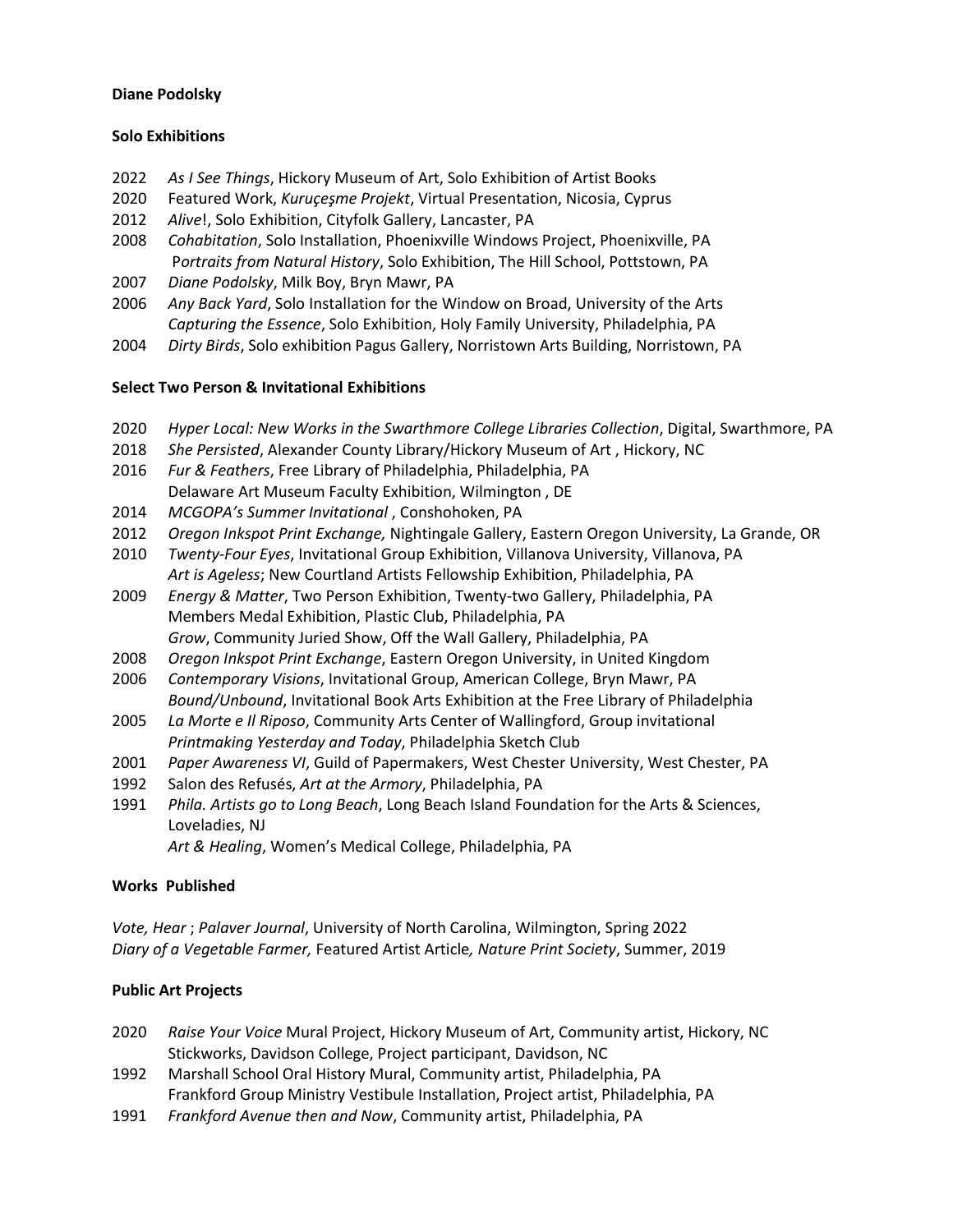# **Collaborative Projects**

2021 *The Grocery List Project*, a conceptual art project, curator & participant 2018 *The Cookie Cutter House Project*, curator & participant

# **Collections**

LaSalle Univeristy Art Museum, Philadelphia, PA Free Library of Philadelphia Print & Picture Collection, Philadelphia, PA Swarthmore College Libraries Book Arts & Private Press Collection, Swarthmore, PA *Kuruçeşme Projekt*, Nicosia, Cyprus Eastern Oregon University, Nightingale Gallery, La Grande, OR Wingtip Press*, Leftovers* Print Exchange, Boise, ID AtlantiCare, Pomona, NJ Private collections United States & Europe

#### **Prizes**

Gold Medal at the Philadelphia Plastic Club, 2009 Best of Show, Bethlehem Fine Art & Craft Show, 2010

#### **Commissions**

2005 Free Library of Philadelphia , Patron Print Artist

1990 Frankford Human Relations Coalition

# **Reviews & Articles**

*Delaware Art Museum Magazine*, Featured Instructor; Spring, 2016 *Philadelphia City Paper*, October 8, 2009 *Philadelphia Weekly Press*; April 12, 2006 *Philadelphia Inquirer*; May 9, 2004 *Northeast Time*; June 1, 1994

# **Selected Teaching Residencies/Positions/Fellowships**

| 2020 – present<br>$2012 - 2016$<br>$2013 - 2016$ | Arts+, Charlotte, NC, Faculty<br>Philadelphia Museum of Art, New Delphi Art Futures Residency, Awarded five<br>consecutive residencies<br>Delaware Art Museum, Studio Instructor |
|--------------------------------------------------|----------------------------------------------------------------------------------------------------------------------------------------------------------------------------------|
| $2013 - 2016$                                    | ArtReach, Roster Artist                                                                                                                                                          |
| $2010 - 2011$                                    | Philadelphia Arts in Education Partnership, School District of Philadelphia                                                                                                      |
| $2009 - present$                                 | Artist in Residence, The Hill School, Pottstown, PA                                                                                                                              |
| 2009                                             | New Courtland Artist Fellowship/Center for Emerging Visual Artists                                                                                                               |